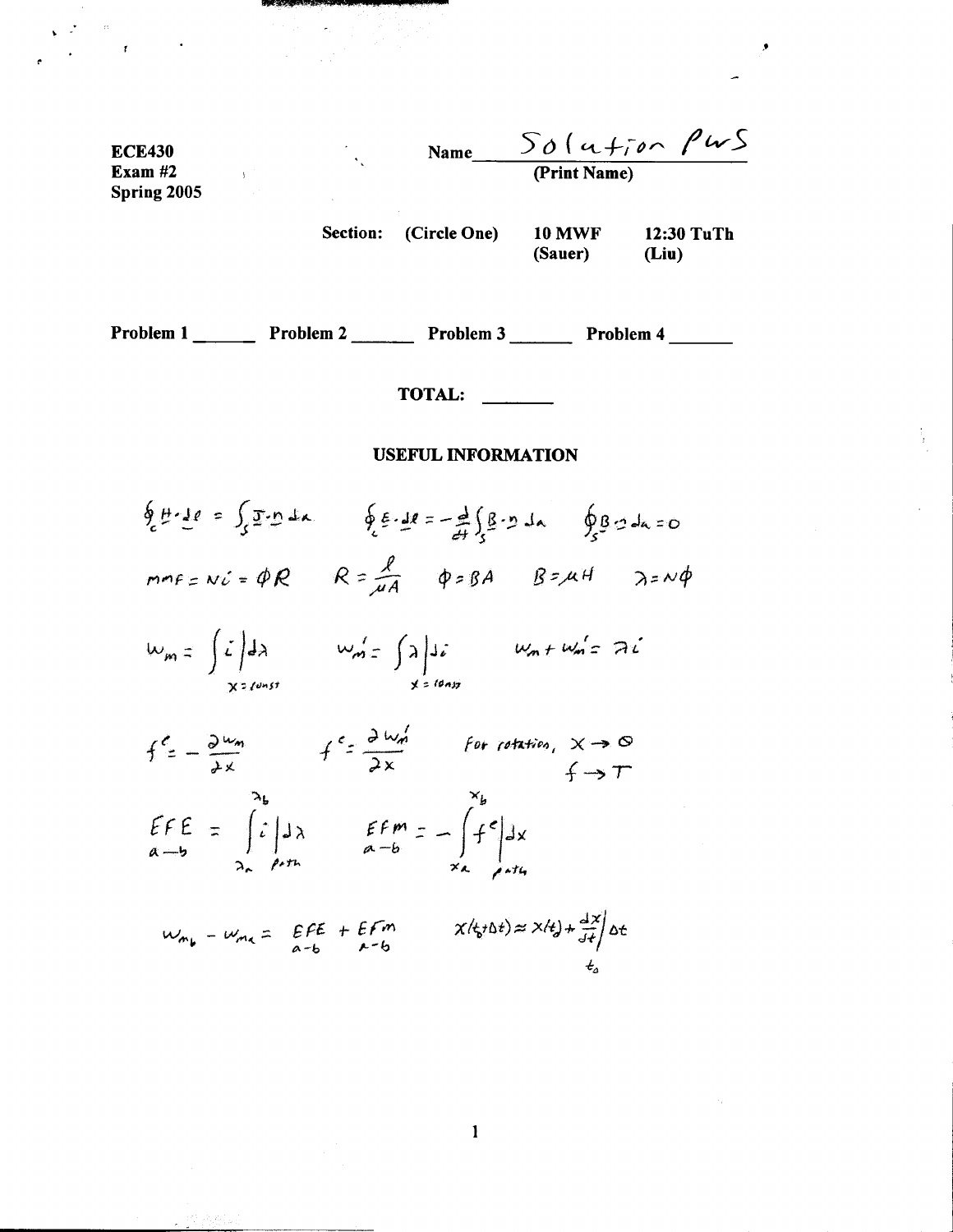## Problem 1 (25 pts.)

.

.

"

A coupled electro-mechanical system is diagrammed below. The current through the coil is designated as  $i$ . The cross-section of the magnetic core is A. The total length of the dotted line is  $l_c$ . The number of turns in the coil is N. The permeability of the magnetic core is  $\mu_c$ .

r .



- a) Find the equation that relates the current and the flux linkage (you define the current direction and flux linkage polarity).
- b) Find the analytical expression of the force of electric origin.
- c) Write the second-order dynamic equation that governs the displacement of the movable piece. Suppose that the spring force constant is K (with a zero-force distance of C) and the damping factor is B. The mass of the movable piece is M.
- d) Write the state space equations that correspond to the mechanical dynamic equation found in c) above.

a) Define two of coil as 
$$
+
$$
 and assume  $i$  into  $+$  sign.  
\nBy conservation of flux (ans Neglecting frixy,ny ahl ledye)  
\nThen  $l_{c} + 2H_{g}X = Ni$  and  $H_{g}H_{g}A = M_{c}H_{irm}A$ ,  $(H_{g} = \frac{M_{c}}{H_{o}}H_{irm})$   
\n $H_{irm}(l_{c} + 2X \frac{u_{c}}{H_{o}}) = Ni$   $H_{irm} = \frac{M_{o}Ni}{M_{g}l_{c} + 2H_{c}X}$   
\n $\lambda = N(M_{c}H_{irm}A) = \frac{M_{c}M_{o}N^{2}}{M_{g}l_{c} + 2H_{c}X}$   
\n $\lambda = N(M_{c}H_{irm}A) = \frac{M_{c}M_{o}N^{2}A}{M_{g}l_{c} + 2H_{c}X}$ 

(Blank page follows this page)

-.,~'o , --"..

I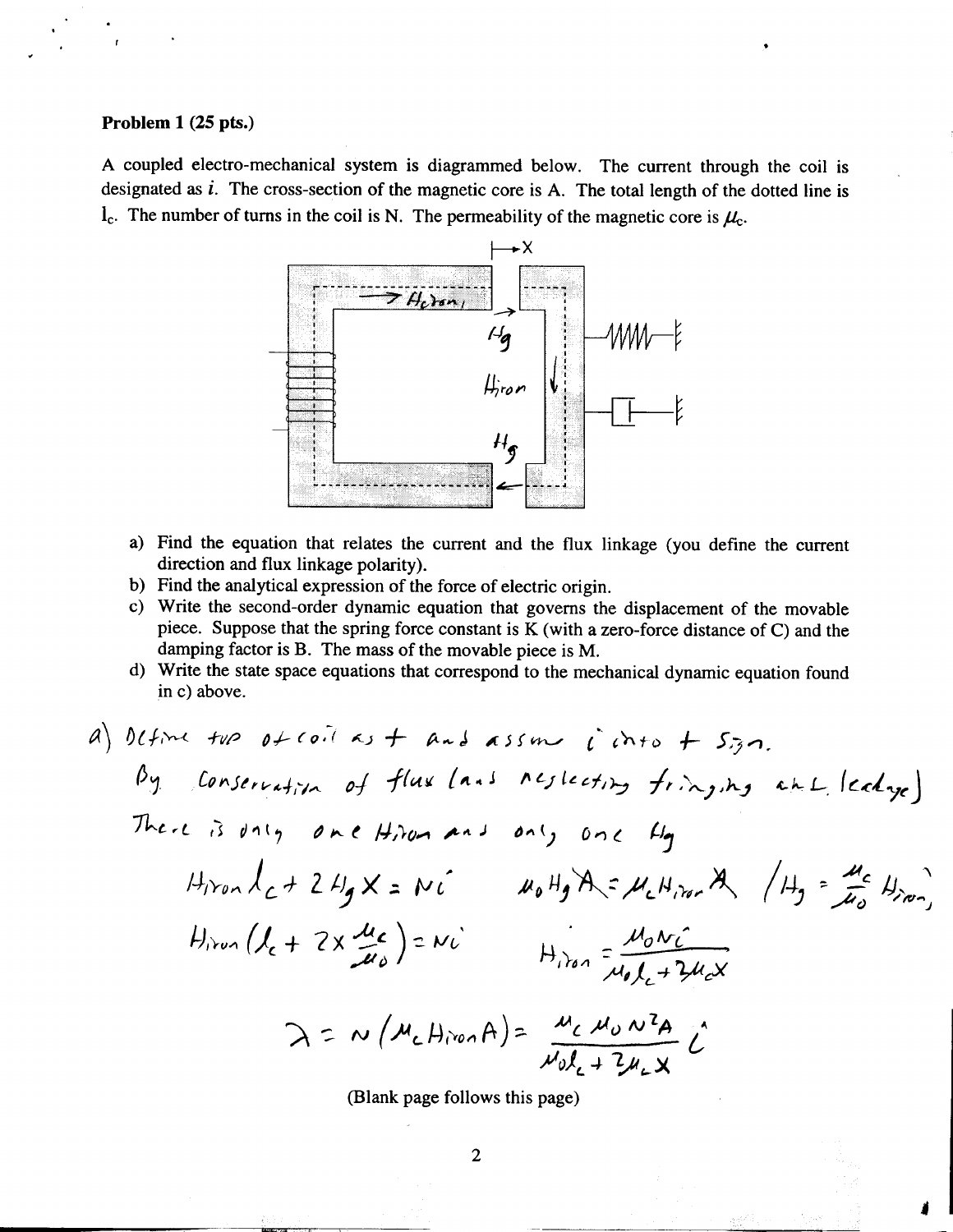b) 
$$
h_{m}^{1} = \frac{1}{2} \frac{\mu_{c} \mu_{o} \mu^{2} A}{(\mu_{o} \ell_{c} + 2 \mu_{c} x)} \epsilon^{2}
$$

$$
f^{\ell} = -\frac{\mu_{c}^{2} \mu_{o} \mu^{2} A \mu^{2}}{(\mu_{o} \ell_{c} + 2 \mu_{c} x)^{2}}
$$

ti<br>M

c) 
$$
m \frac{d^{2}x}{dt^{2}} = -\frac{\mu_{c}^{2}\mu_{0}v^{2}A_{i}^{2}}{(\mu_{0}l_{c}+2\mu_{c}x)^{2}} - k(x-c) - \beta \frac{d^{2}x}{dt}
$$
  
d) 
$$
x_{1} \stackrel{\Delta}{=} x \qquad x_{2} \stackrel{\Delta}{=} \frac{dx}{dt}
$$

$$
\frac{dx}{dt} = x_{2}
$$

$$
\frac{d^{2}x_{2}}{dt^{2}} = \frac{1}{m} \left[ -\frac{\mu_{c}^{2}u_{0}v^{2}A_{i}^{2}}{(\mu_{0}l_{c}+2\mu_{c}x_{i})^{2}} - k(x_{i}-c) - \beta x_{2} \right]
$$

 $\frac{1}{2}$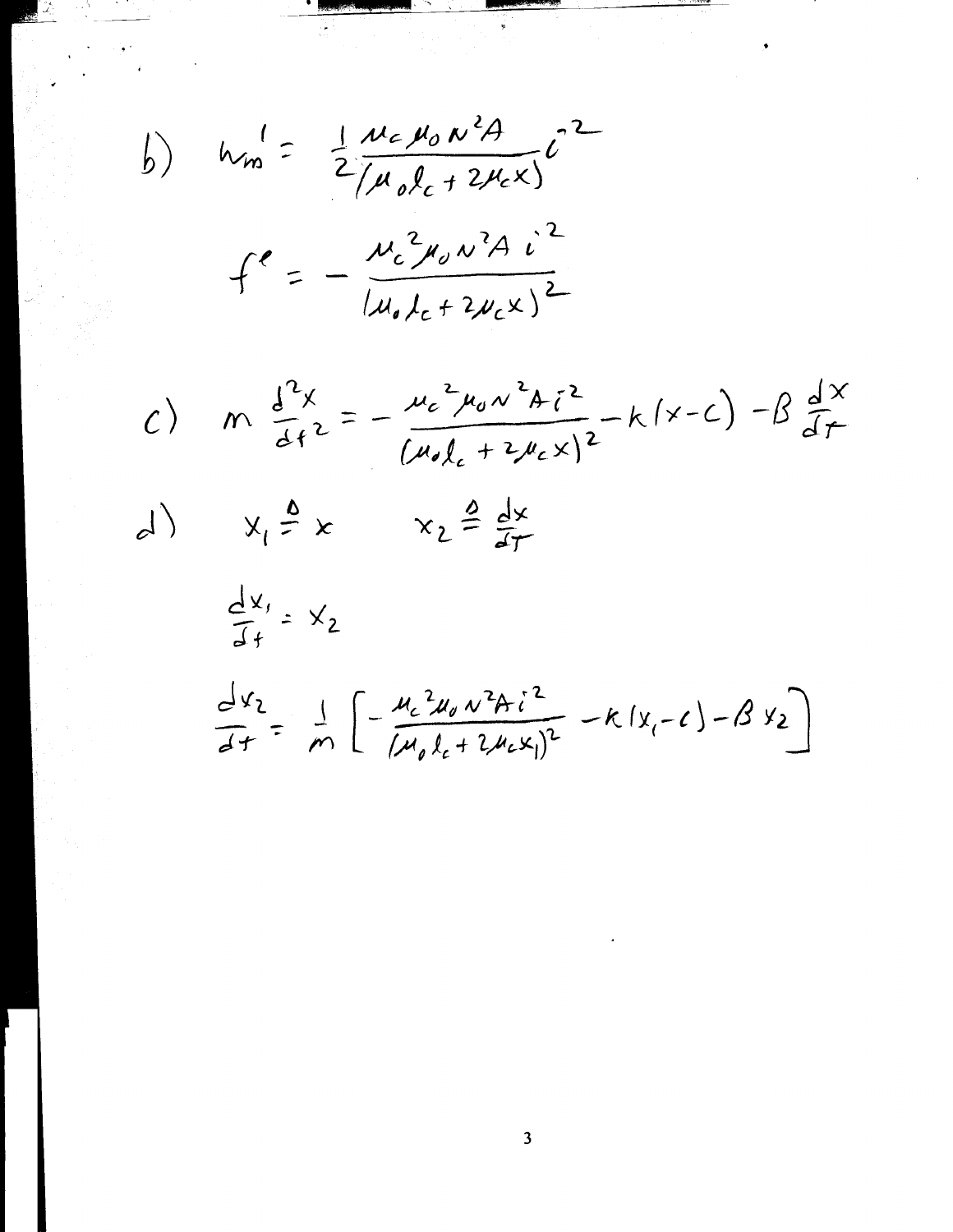## Problem 2 (25 pts)  $(A\rho r_1 / 5)$

A single-phase rotating machine has one coil on the stator with current  $i_s$  and one coil on the rotor with current i<sub>r</sub>. The inductances for this machine are (assume linear magnetic core):

-

I

$$
L_{ss} = L_s \qquad L_{sr} = M\cos(\theta)
$$

 $L_{rs} = Mcos(\theta)$   $L_{rr} = L_r$ 

 $\mathcal{N}$ 

The machine is being operated such that the currents  $i_s$  and  $i_r$  can be assumed to be constants at  $I_s$ and I<sub>r</sub> respectively while the shaft is rotated from  $\theta$  equals zero to  $\theta$  equals  $\pi/2$ .

For this change from "point a" to point b", find:

- a) The energy transferred from the mechanical system into the coupling field as the system moved from point a to point b with constant currents.
- b) The energy transferred from the electrical system into the coupling field as the system moved from point a to point b with constant current.

a) 
$$
\lambda_{j} = L_{j}l_{j} + m(\omega_{5}Dl_{r}^{2})
$$
  
\n $\lambda_{r} = m\omega_{5}Dl_{j} + L_{r}l_{r}^{2}$   
\n $\pi_{1} = m\omega_{5}Dl_{j} + L_{r}l_{r}^{2}$   
\n $\pi_{2} = m\omega_{5}\lambda_{0}J_{j}J_{r}\Omega_{r} = -m\omega_{5}\lambda_{0}J_{s}l_{r}^{2}$   
\n $\lambda_{r} = m\mu_{2}T_{r}^{2}$   
\n $\lambda_{r} = m\mu_{2}T_{r}^{2}$   
\n $\lambda_{r} = m\mu_{2}T_{r}^{2}$   
\n $\lambda_{r} = m\mu_{2}T_{r}^{2}$   
\n $\lambda_{r} = m\mu_{2}T_{r}^{2}$   
\n $\lambda_{r} = m\mu_{2}T_{r}^{2}$   
\n $\lambda_{r} = m\mu_{2}T_{r}^{2}$   
\n $\lambda_{r} = m\mu_{2}T_{r}^{2}$   
\n $\lambda_{r} = m\mu_{2}T_{r}^{2}$   
\n $\lambda_{r} = m\mu_{2}T_{r}^{2}$   
\n $\lambda_{r} = m\mu_{2}T_{r}^{2}$ 

 $O^{\mathcal{R}}$ 

.

..

$$
w_{mb} = w_{mb} = \frac{1}{2}l_5s_3f_0 + \frac{1}{2}l_rT_t^2
$$
  $w_{ma} = w_{ma} = \frac{1}{2}l_5s_3f_mT_sF_r + l_rI_r$ 

 $\mathcal{L} \subset \mathcal{L}$  , where  $\mathcal{L} \subset \mathcal{L}$  is the set of  $\mathcal{L} \subset \mathcal{L}$  ,  $\mathcal{L} \subset \mathcal{L}$ 

$$
W_{m,b}-W_{m,c}=-\dot{m}t_s\mathcal{L}_+=\mathsf{EFE}+\mathsf{EFM}=-m\mathcal{L}_S\mathcal{L}_r
$$

4

 $\mathcal{L}_{\rm eff} = \mathcal{L}_{\rm eff} = \mathcal{L}_{\rm eff} = \mathcal{L}_{\rm eff} = \mathcal{L}_{\rm eff} = \mathcal{L}_{\rm eff} = \mathcal{L}_{\rm eff}$ 

,~

 $\mathbb{R}^n \times \mathbb{C}$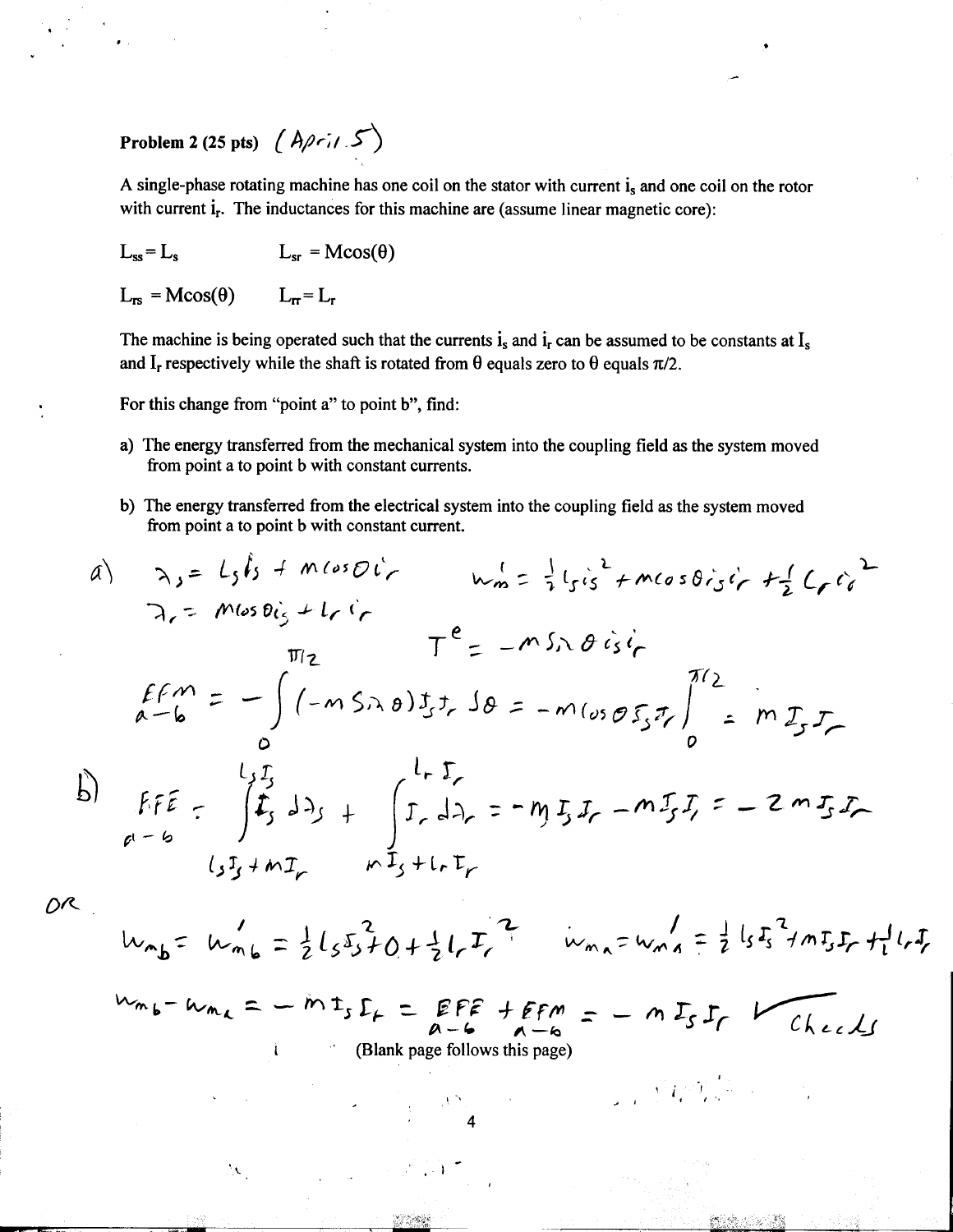Problem 2 (25 pts)  $(A\rho\sqrt{11})$ 

An electromechanical device has the following flux-linkage vs current relationship with constants a through f and translational displacement x:

$$
\lambda_1 = a i_1 + (b/x) i_2 + (c/x) i_3
$$
  
\n
$$
\lambda_2 = (b/x) i_1 + d i_2 + (e/x) i_3
$$
  
\n
$$
\lambda_3 = (c/x) i_1 + (e/x) i_2 + f i_3
$$

The machine is being operated such that the currents  $i_1$ ,  $i_2$ , and  $i_3$  can be assumed to be constants while the movable mechanical member position is changed from x equals 0.10 to 0.2.

For this change in operating conditions, find:

a) The energy transferred from the mechanical system into the coupling field.

b) The energy transferred from the electrical system into the coupling field.

a) 
$$
w_m' = \frac{1}{2}a_1^2 + \frac{bi_1i_2}{x} + \frac{1}{2}di_2^2 + \frac{ci_1i_3}{x} + \frac{ei_2i_3}{x} + \frac{1}{2}fi_3^2
$$
  
\n $f = -\frac{bi_1i_2}{x^2} - \frac{ci_1i_3}{x^2} - \frac{e_2i_3}{x^2}$   
\n $z = -\frac{1}{2}i_2\left[Li_1i_2+Li_1i_3+ei_2i_3\right]dx = -\frac{1}{2}\left[bi_1i_2+di_3+ei_2i_3\right]\Big|_1^2$   
\n $f = m = -\int -\frac{1}{2}i\left[Li_1i_2+Li_1i_3+ei_2i_3\right]dx = -\frac{1}{2}\left[bi_1i_2+di_3+ei_2i_3\right]\Big|_1^2$   
\n $w_{m_1} = w_{m_1}' = \frac{1}{2}ai_1^2+5bi_1i_2+\frac{1}{2}ai_2^2+5li_3+5ei_3+5ei_3+\frac{1}{2}bi_3^2$   
\n $w_{m_1} = w_{m_1}' = -5\left[bi_1i_2+ci_2i_3+ei_2i_3\right] = 5FE + 5\left[bi_1i_2+ci_3+ei_3\right]$   
\n $w_{m_1} = w_{m_1}' = -5\left[bi_1i_2+ci_1i_3+ei_2i_3\right] = 5FE + 5\left[bi_1i_2+ci_1i_3+ei_2\right]$ 

(Blank page follows this page)  
\n
$$
\frac{\text{(Blank page follows this page)}}{4}
$$
\n0 R A150 use  
\n
$$
\int \vec{L} d\vec{\lambda}
$$
\n
$$
\int \vec{L} d\vec{\lambda}
$$
\n
$$
\int \vec{L} d\vec{\lambda}
$$
\n
$$
\int \vec{L} d\vec{\lambda}
$$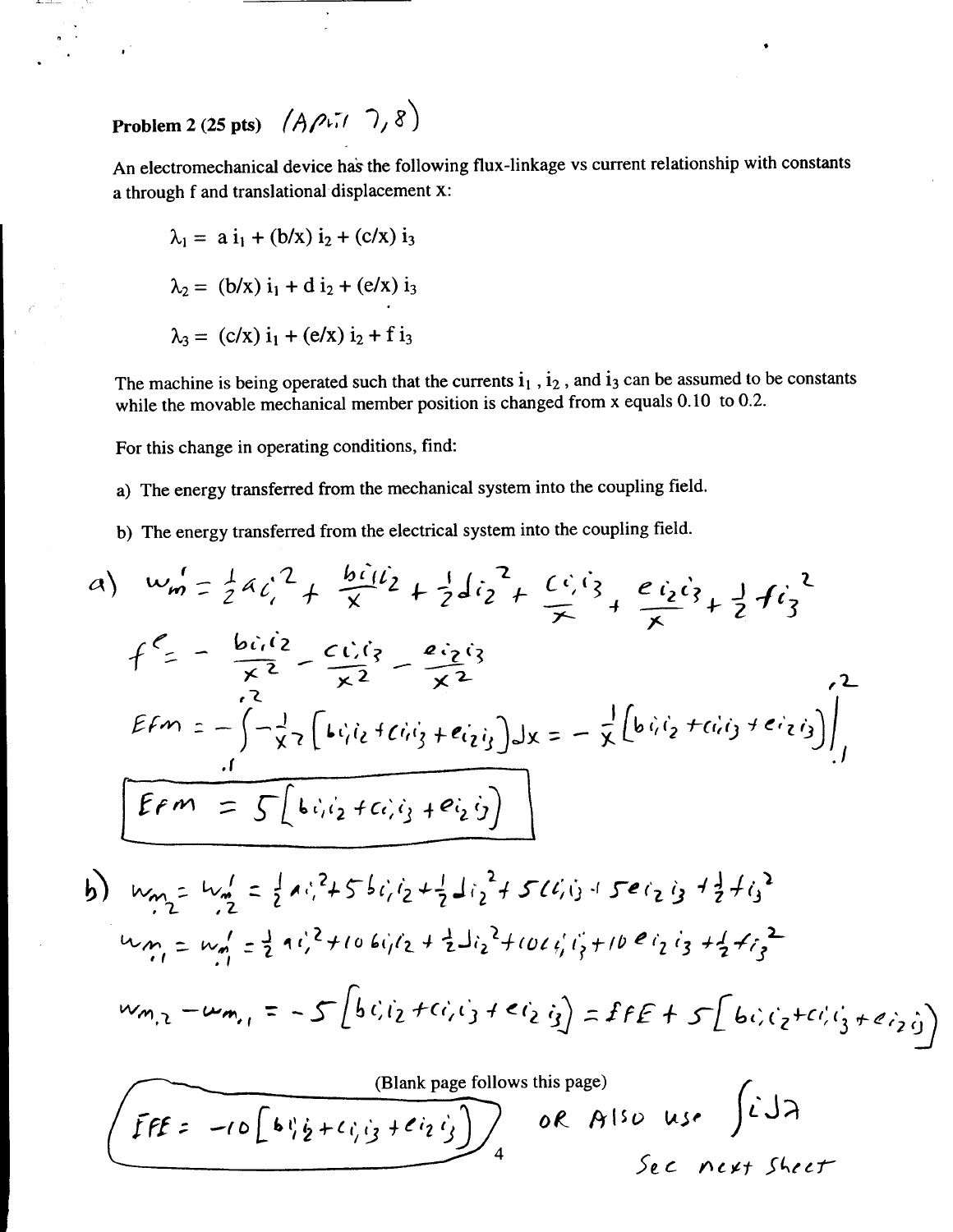$$
EFE = \int_{a-b}^{a} \int_{a}^{a} \int_{a}^{b} \int_{c}^{c} \int_{c}^{d} \int_{c}^{d} f_{c} dA_{c} + \int_{a}^{d} \int_{c}^{c} \int_{c}^{d} f_{c} dA_{s}
$$
\n
$$
= \frac{\int_{c}^{c} \int_{c}^{c} \int_{c}^{c} \int_{c}^{d} f_{c}^{d} \int_{c}^{d} f_{c}^{d} \int_{c}^{d} f_{c}^{d} \int_{c}^{d} f_{c}^{d} \int_{c}^{d} f_{c}^{d} \int_{c}^{d} f_{c}^{d} \int_{c}^{d} f_{c}^{d} \int_{c}^{d} f_{c}^{d} \int_{c}^{d} f_{c}^{d} \int_{c}^{d} f_{c}^{d} \int_{c}^{d} f_{c}^{d} \int_{c}^{d} f_{c}^{d} \int_{c}^{d} f_{c}^{d} \int_{c}^{d} f_{c}^{d} \int_{c}^{d} f_{c}^{d} \int_{c}^{d} f_{c}^{d} \int_{c}^{d} f_{c}^{d} \int_{c}^{d} f_{c}^{d} \int_{c}^{d} f_{c}^{d} \int_{c}^{d} f_{c}^{d} \int_{c}^{d} f_{c}^{d} \int_{c}^{d} f_{c}^{d} \int_{c}^{d} f_{c}^{d} \int_{c}^{d} f_{c}^{d} \int_{c}^{d} f_{c}^{d} \int_{c}^{d} f_{c}^{d} \int_{c}^{d} f_{c}^{d} \int_{c}^{d} f_{c}^{d} \int_{c}^{d} f_{c}^{d} \int_{c}^{d} f_{c}^{d} \int_{c}^{d} f_{c}^{d} \int_{c}^{d} f_{c}^{d} \int_{c}^{d} f_{c}^{d} \int_{c}^{d} f_{c}^{d} \int_{c}^{d} f_{c}^{d} \int_{c}^{d} f_{c}^{d} \int_{c}^{d} f_{c}^{d} \int_{c}^{d} f_{c}^{d} \int_{c}^{d} f_{c}^{d} \int_{c}^{d} f_{c}^{d} \int_{c}^{d} f_{c}^{d} \int_{c}^{d} f_{c}^{
$$

Vetects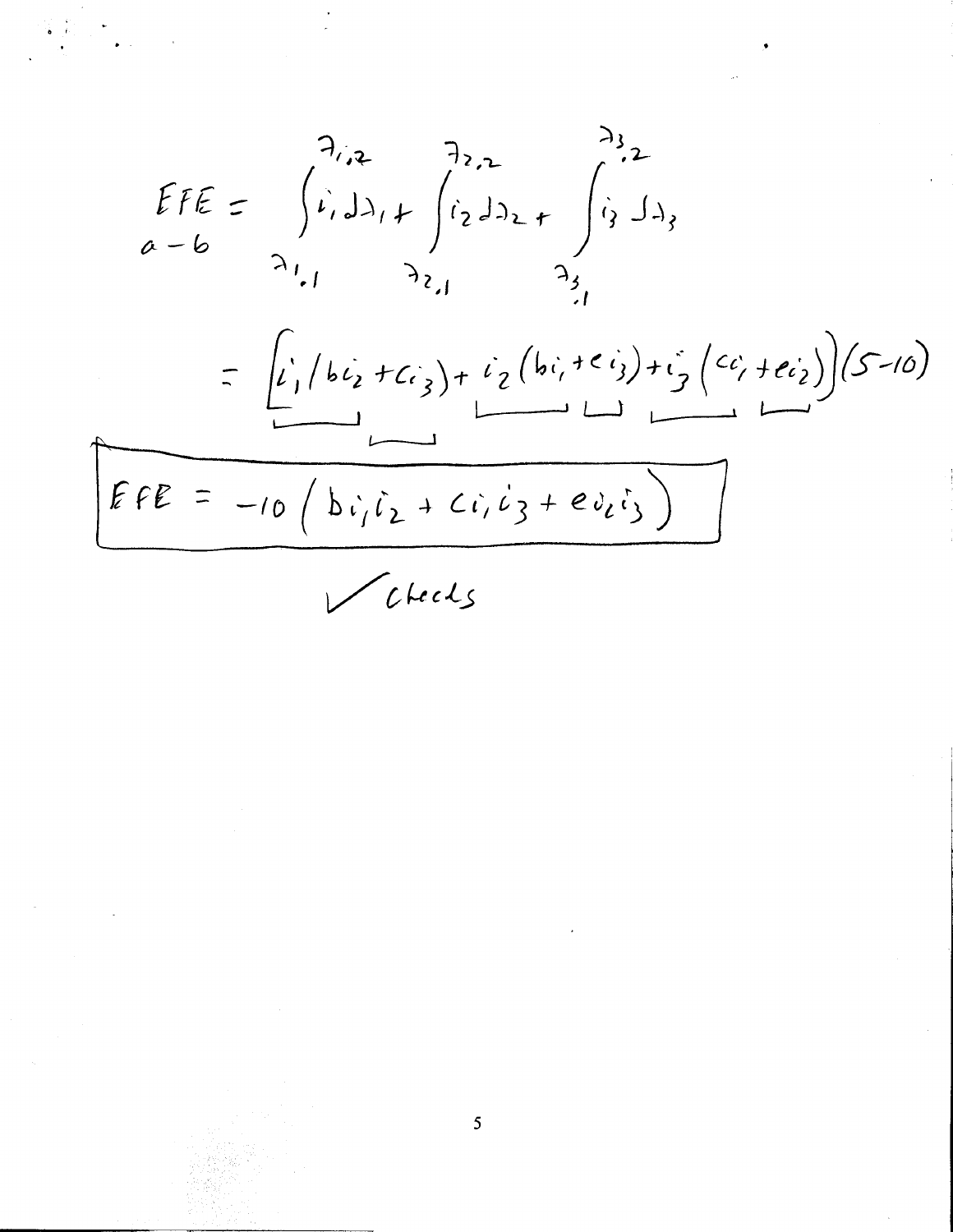## Problem 3 (25 pts.)

 $\frac{1}{2}$  .

, ..

An electromechanical system is described by the following flux-linkage vs current characteristic:

$$
\lambda = \frac{.04}{x-.01} i
$$

It is operated on the closed cycle  $a - b - c - d - e$  as indicated below, with x constant during  $a - b$ and also c - d. The current is constant during b - c and also d - e.

|                      | a  |           |     |     |  |
|----------------------|----|-----------|-----|-----|--|
| (Amps)               |    |           |     |     |  |
| $\lambda$ (Wb turns) |    |           | ∼с  |     |  |
| $x$ (meters)         | 03 | n۹<br>.u. | .v. | .vz |  |

Find the following things:

- a) i<sub>b</sub> and  $\lambda_c$ .
- b) The energy stored in the coupling field at points band c.
- c) The force of electric origin at points band c.
- d) Sketch this cycle in the  $\lambda$  vs i plane (label points a, b, c, d, and e)
- e) Sketch this cycle in the force vs x plane (label points a, b, c, d, and e)
- f) Is this is a motor or a generator?

A) 
$$
g = \frac{.04}{.02}i_{b}
$$
  $i_{b} = 4$   
\nb)  $w_{m} = w_{m} = \frac{.02i^{2}}{x-0!}$   $w_{m} = \frac{.02x}{.02} = 16$   
\nc)  $f^{2} = -\frac{.02i^{2}}{(x-0)!^{2}}$   $h_{m} = \frac{.02x16}{.02} = -800$   $f_{c}^{2} = -\frac{.02x16}{.0100} = -3200$   
\nd)  $\frac{.01x}{(x-0)!^{2}}$   $h_{c}^{2} = -\frac{.02x16}{.02x-0!} = -800$   $f_{c}^{2} = -\frac{.02x16}{.0100} = -3200$   
\nd)  $\frac{.01x}{(x-0)!^{2}} = -3200$   
\n $\frac{.01x}{(x-0)!^{2}} = -3200$   
\n $\frac{.01x}{(x-0)!^{2}} = -3200$   
\n $\frac{.01x}{(x-0)!^{2}}$   
\n $\frac{.01x}{(x-0)!^{2}}$   
\n $\frac{.01x}{(x-0)!^{2}}$   
\n $\frac{.01x}{(x-0)!^{2}}$   
\n $\frac{.01x}{(x-0)!^{2}}$   
\n $\frac{.01x}{(x-0)!^{2}}$   
\n $\frac{.01x}{(x-0)!^{2}}$   
\n $\frac{.01x}{(x-0)!^{2}}$   
\n $\frac{.01x}{(x-0)!^{2}}$   
\n $\frac{.01x}{(x-0)!^{2}}$   
\n $\frac{.01x}{(x-0)!^{2}}$   
\n $\frac{.01x}{(x-0)!^{2}}$   
\n $\frac{.01x}{(x-0)!^{2}}$   
\n $\frac{.01x}{(x-0)!^{2}}$   
\n $\frac{.01x}{(x-0)!^{2}}$   
\n $\frac{.01x}{(x-0)!^{2}}$   
\n $\frac{.01x}{($